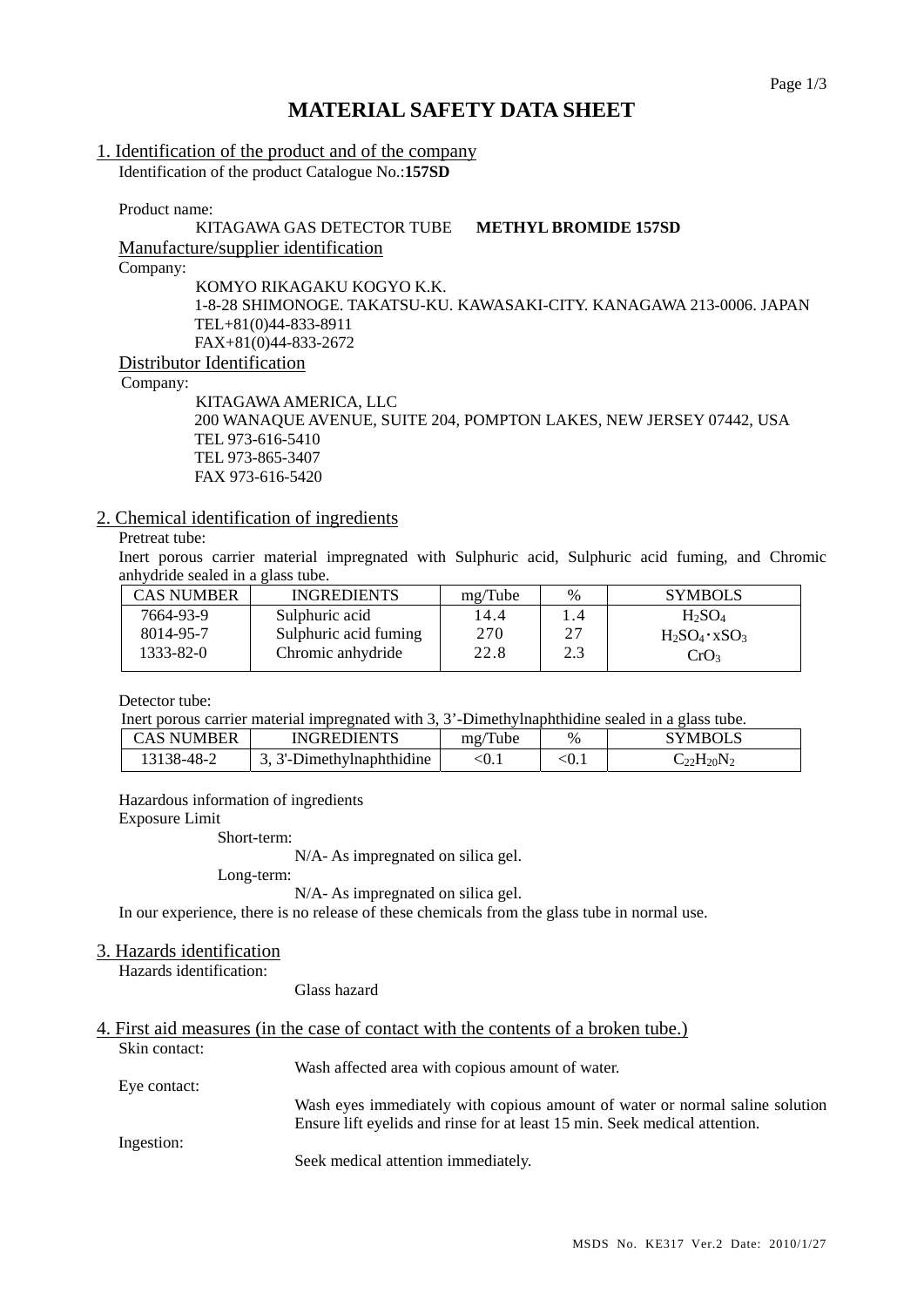| 5. Fire fighting measures<br>Flash point:              |                                                                                                                                                                |
|--------------------------------------------------------|----------------------------------------------------------------------------------------------------------------------------------------------------------------|
|                                                        | Non-combustible                                                                                                                                                |
| Extinguishing media:                                   | All known extinguishants can be used.                                                                                                                          |
| Special fire fighting Procedures:                      | None                                                                                                                                                           |
| Unusual fire & Explosion hazards:                      |                                                                                                                                                                |
|                                                        | Negligible fire hazard when exposed to heat or flame.                                                                                                          |
| 6. Accidental release measures<br>Personal protection: |                                                                                                                                                                |
|                                                        | Do not pick up broken glass with bare hands if the tube is broken. Cover with<br>inert absorbent such as vermiculite. Sweep up and contain for waste disposal. |
| 7. Handling and storage<br>Handling & use:             |                                                                                                                                                                |
|                                                        | Ensure the instructions for use are followed. Safety glasses and gloves should be<br>worn to prevent injury from splintering glass.                            |
| Storage:                                               | Keep away from direct sunlight and store at 25 degree C or lower.                                                                                              |
| <u>8. Exposure control/personal protection</u>         |                                                                                                                                                                |
| Respiratory protection:                                | Not applicable                                                                                                                                                 |
| Ventilation:                                           | Not applicable                                                                                                                                                 |
| Other protective equipment:                            |                                                                                                                                                                |
|                                                        | Safety glasses and gloves                                                                                                                                      |
| 9. Physical/Chemical properties<br>Appearance:         |                                                                                                                                                                |
|                                                        | Pretreat tube:                                                                                                                                                 |
|                                                        | White, yellow and orange solid layers sealed in a glass tube.<br>Detector tube:                                                                                |
|                                                        | White solid layer sealed in a glass tube.                                                                                                                      |
| Boiling point:                                         | Not applicable                                                                                                                                                 |
| Melting point:                                         |                                                                                                                                                                |
| Specific gravity $(H_2O=1)$ :                          | Not applicable                                                                                                                                                 |
| Evaporation rate (BuOAc=1):                            | Not applicable                                                                                                                                                 |
|                                                        | Not applicable                                                                                                                                                 |
| Solubility in water:                                   | Not applicable                                                                                                                                                 |
| Vapour pressure:                                       |                                                                                                                                                                |
| Vapour density:                                        | Not applicable                                                                                                                                                 |
|                                                        | Not applicable                                                                                                                                                 |